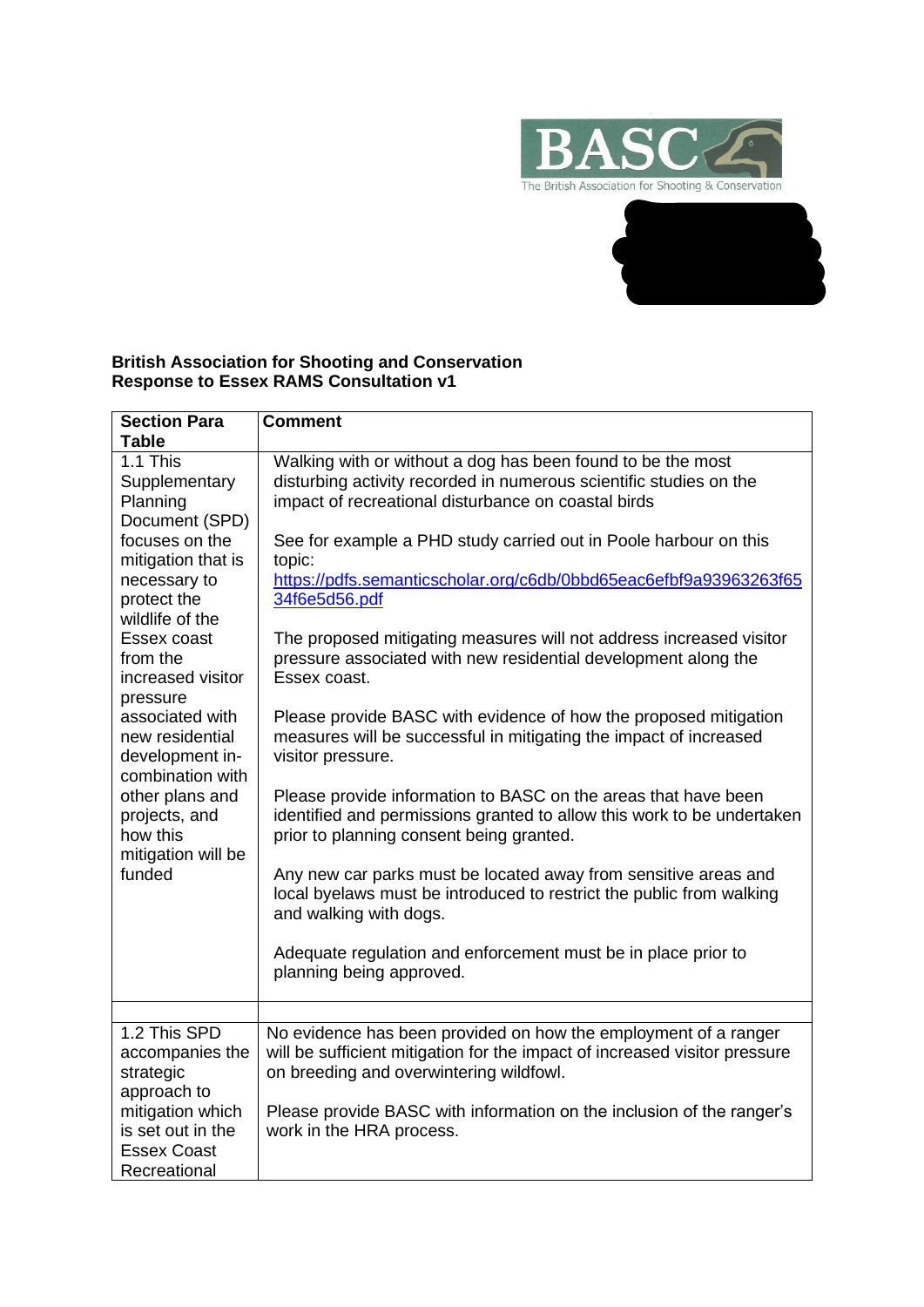| disturbance<br>Avoidance and<br>Mitigation<br>Strategy (the<br>'RAMS'). The<br>RAMS provides<br>a mechanism for<br><b>Local Planning</b><br><b>Authorities</b><br>(LPAs) to<br>comply with their<br>responsibilities<br>to protect<br>habitats and<br>species in<br>accordance with<br>the UK<br>Conservation of<br>Habitats and<br><b>Species</b><br>Regulations<br>2017 (the<br>'Habitats<br>Regulations'). |                                                                                                                                               |
|---------------------------------------------------------------------------------------------------------------------------------------------------------------------------------------------------------------------------------------------------------------------------------------------------------------------------------------------------------------------------------------------------------------|-----------------------------------------------------------------------------------------------------------------------------------------------|
| 2.2 The coast is                                                                                                                                                                                                                                                                                                                                                                                              | Wildfowling must be included as a recreational activity.                                                                                      |
| a major<br>destination for<br>recreational use<br>such as walking,<br>sailing, bird-<br>watching, jet<br>skiing and dog<br>walking.<br>Evidence,<br>described in<br>detail in the<br>RAMS, suggests<br>that the majority<br>of this activity is<br>undertaken by<br>people who live<br>in Essex.                                                                                                              |                                                                                                                                               |
| 2.9 The<br>published                                                                                                                                                                                                                                                                                                                                                                                          | Please provide BASC with written confirmation that when increased<br>visitor pressure is caused by new residential development that this will |
| <b>Habitats</b>                                                                                                                                                                                                                                                                                                                                                                                               | not result in additional "in combination" effects with existing wildfowling                                                                   |
| Regulations<br>Assessments                                                                                                                                                                                                                                                                                                                                                                                    | consents.                                                                                                                                     |
| (HRAs) for the                                                                                                                                                                                                                                                                                                                                                                                                | We are concerned that when new residential development inevitably                                                                             |
| relevant Local                                                                                                                                                                                                                                                                                                                                                                                                | leads to visitor pressure increases that regulated activities such as                                                                         |
| Plans have<br>identified                                                                                                                                                                                                                                                                                                                                                                                      | wildfowling will be targeted as a means of addressing failures with<br>RAMS.                                                                  |
| recreational                                                                                                                                                                                                                                                                                                                                                                                                  |                                                                                                                                               |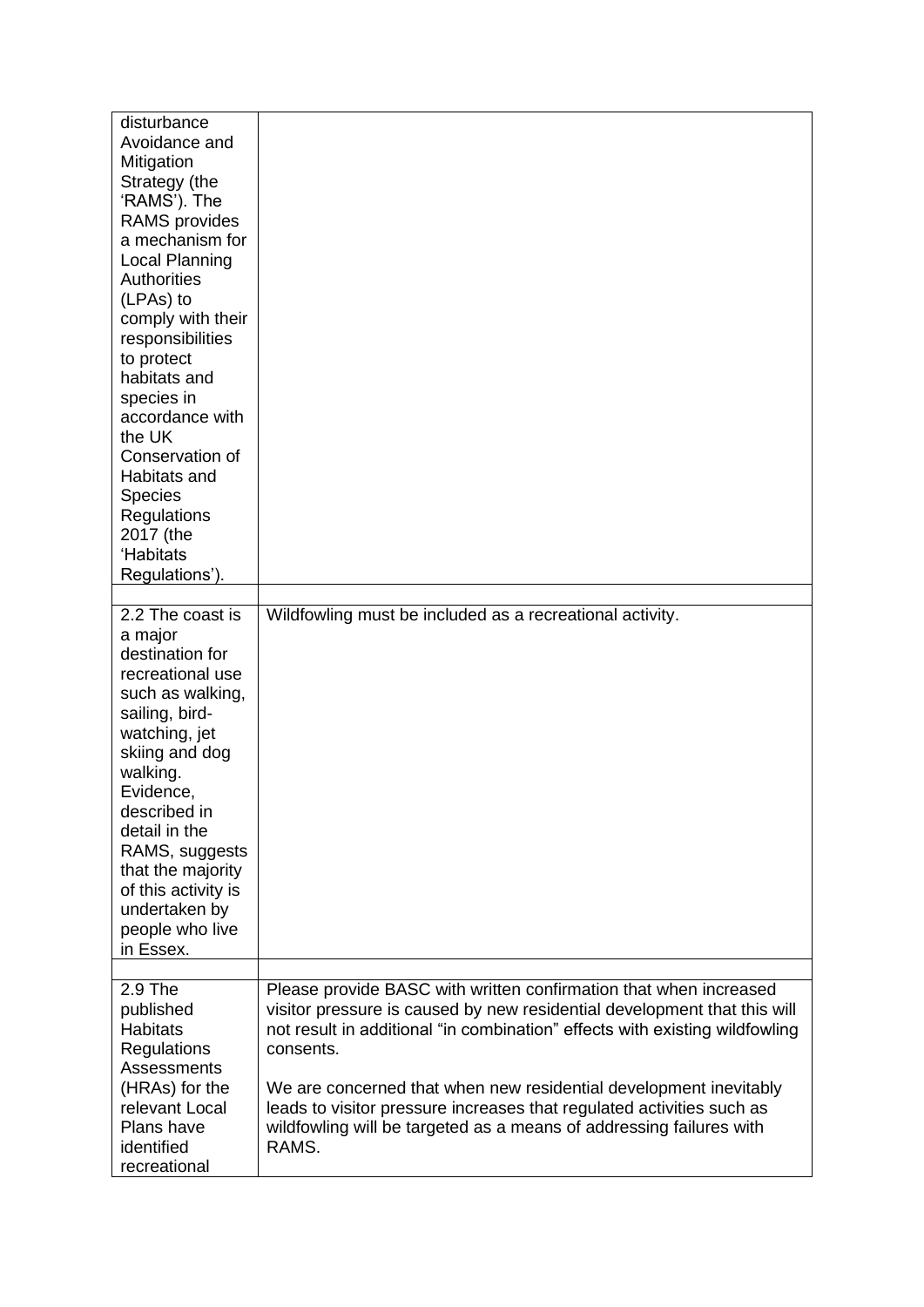| disturbance as<br>an issue for all of<br>the Essex<br>coastal SPAs,<br><b>SACs and</b><br>Ramsar sites.                                                                                                                                                                                                                                                                                                                     | Any new impact on the features of the designated sites caused by<br>unregulated increased visitor pressure associated with new residential<br>development should not affect regulated recreational activities already<br>in existence. |
|-----------------------------------------------------------------------------------------------------------------------------------------------------------------------------------------------------------------------------------------------------------------------------------------------------------------------------------------------------------------------------------------------------------------------------|----------------------------------------------------------------------------------------------------------------------------------------------------------------------------------------------------------------------------------------|
|                                                                                                                                                                                                                                                                                                                                                                                                                             |                                                                                                                                                                                                                                        |
| 2.12 Mitigation<br>measures are<br>therefore<br>necessary to<br>avoid these<br>likely significant<br>effects in-<br>combination with<br>other plans and<br>projects.<br>Mitigation at this<br>scale, and<br>across a number<br>of LPAs, is best<br>tackled<br>strategically and<br>through a<br>partnership<br>approach. This<br>ensures<br>maximum<br>effectiveness of<br>conservation<br>outcomes and<br>cost efficiency. | Representatives of wildfowling clubs along the Essex coast must be<br>included in the proposed partnership approach.                                                                                                                   |
| 2.14 $4th$ para It                                                                                                                                                                                                                                                                                                                                                                                                          | Merely stating that there will be some creation of salt marsh etc. will                                                                                                                                                                |
| provides an<br>evidence based                                                                                                                                                                                                                                                                                                                                                                                               | not be sufficient for a HRA process.                                                                                                                                                                                                   |
| and fair<br>mechanism to<br>fund the<br>mitigation<br>measures<br>required as a<br>result of the<br>planned<br>residential<br>growth; and                                                                                                                                                                                                                                                                                   | Please provide information to BASC on the actions that would need<br>funding.                                                                                                                                                          |
|                                                                                                                                                                                                                                                                                                                                                                                                                             | Permissions must be sought, projects must be highlighted and plans<br>put in place to ensure they are able to meet the conservation<br>objectives required to mitigate the original issue.                                             |
|                                                                                                                                                                                                                                                                                                                                                                                                                             | If the action were to take place 5 years down the line the damage<br>could have already been done.                                                                                                                                     |
|                                                                                                                                                                                                                                                                                                                                                                                                                             | Please confirm to BASC that the precautionary principle will be applied<br>in this case.                                                                                                                                               |
|                                                                                                                                                                                                                                                                                                                                                                                                                             |                                                                                                                                                                                                                                        |
| 3.11 In order to<br>consider RAMS<br>contributions at<br>the outline                                                                                                                                                                                                                                                                                                                                                        | The HRA must include maximum permissible occupancy of those<br>dwellings as it is the individuals within the dwelling that will increase<br>the visitor pressure, not the dwelling itself.                                             |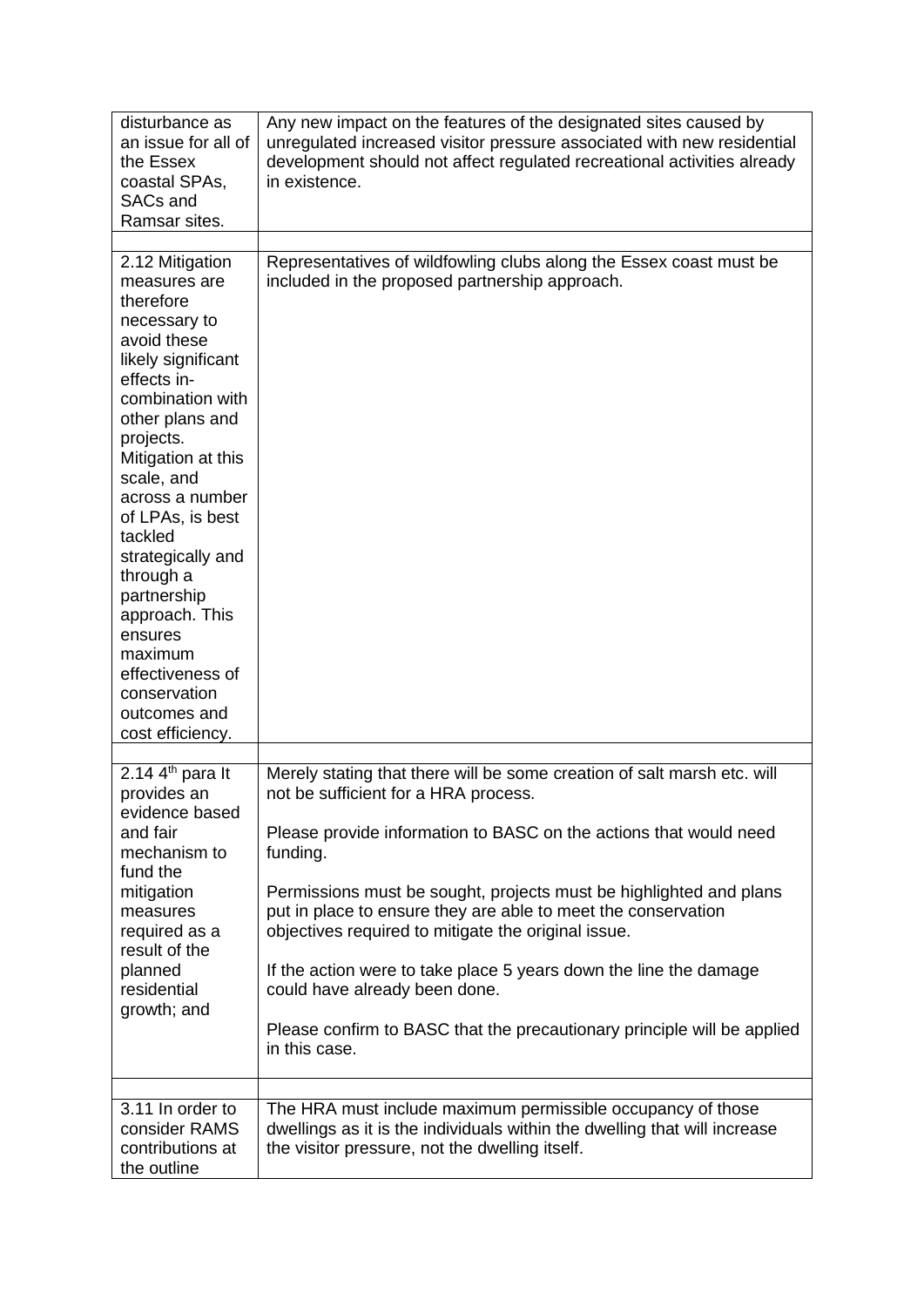| application<br>stage, the<br>application<br>should indicate a<br>maximum<br>number of<br>dwelling units.                                                                                                    |                                                                                                                                                                                                                                                                                             |
|-------------------------------------------------------------------------------------------------------------------------------------------------------------------------------------------------------------|---------------------------------------------------------------------------------------------------------------------------------------------------------------------------------------------------------------------------------------------------------------------------------------------|
| 3.14 The<br>alternative is for<br>the applicant to<br>provide<br>information for a<br>project level<br>HRA/AA and<br>secure bespoke<br>mitigation to<br>avoid impacts on<br>Habitats sites in<br>perpetuity | A precedent has been set that every application needs to be looked at<br>on its individual merit. A blanket policy would be unlawful.                                                                                                                                                       |
| Table 4.1<br><b>Education and</b><br>Communication<br>A coastal<br>code for<br>visitors to<br>abide by                                                                                                      | A voluntary code will not mitigate increased visitor pressure caused by<br>new residential development.<br>Bye-laws restricting the public from walking and walking with dogs will<br>be required to mitigate increased visitor pressure.                                                   |
| Table 4.1<br><b>Education and</b><br>Communication<br>Through<br>direct<br>engagem<br>ent led<br>by<br>rangers /<br>volunteer<br>s                                                                          | Wildfowlers actively warden the area's they manage along the Essex<br>coast.<br>Funding from RAMS should be allocated to wildfowling clubs to employ<br>club representatives to assist with direct engagement with the public.<br>Please add wildfowling clubs as key partners in the RAMS. |
| Table 4.1<br><b>Education and</b><br>Communication<br><b>Direct</b><br>$\bullet$<br>engagem<br>ent with<br>clubs e.g.<br>sailing<br>clubs,<br>ramblers<br>clubs,<br>dog clubs<br>and local                  | Please include wildfowling as a recreational activity in the RAMS.                                                                                                                                                                                                                          |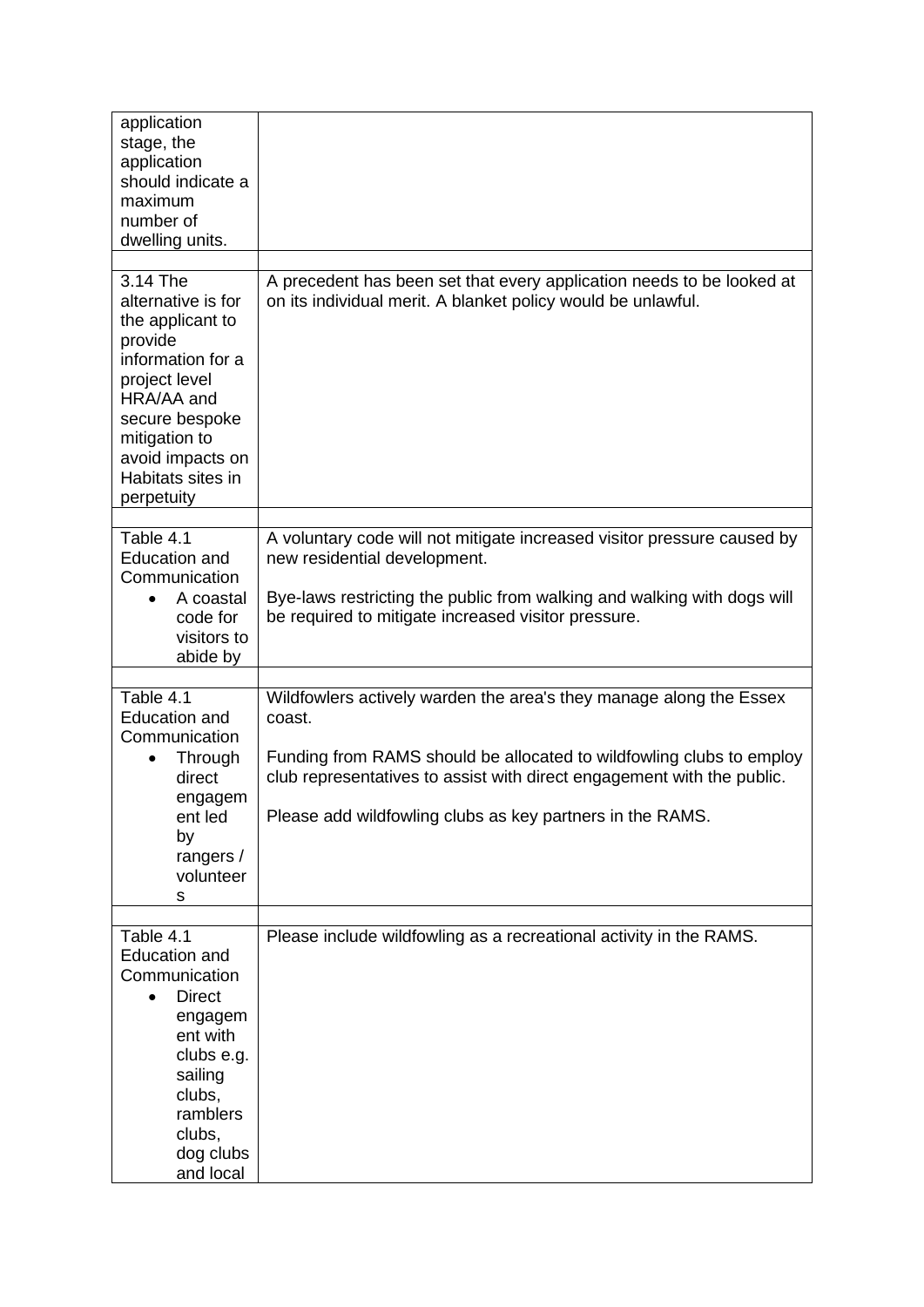| business<br>es                                                                                                                                                                                                                                                             |                                                                                                                                                                                                                   |
|----------------------------------------------------------------------------------------------------------------------------------------------------------------------------------------------------------------------------------------------------------------------------|-------------------------------------------------------------------------------------------------------------------------------------------------------------------------------------------------------------------|
| Table 4.1<br><b>Habitat Based</b><br>Measures,<br>Pedestrian (and<br>dog) access<br>• Zoning<br>• Prohibited<br>areas<br>• Restrictions of<br>times for access<br>e.g.to avoid bird<br>breeding season                                                                     | A severe weather policy must be drafted to use bye-laws to restrict the<br>public from walking or walking with dogs during periods of severe<br>weather. See the JNCC Severe Weather Policy as a reference point. |
| Table 4.1<br><b>Habitat Based</b><br>Measures,<br><b>Habitat creation</b><br>• Saltmarsh<br>recharge,<br>regulated tidal<br>exchange and<br>artificial islands<br>may fit with<br>Environment<br>Agency<br>Shoreline<br>Management<br>Plans                                | Residential developers must consult wildfowling clubs along the Essex<br>coast.                                                                                                                                   |
| Table 4.1<br><b>Habitat Based</b><br>Measures,<br>Partnership<br>Working<br><b>Natural</b><br>$\bullet$<br>England,<br>Environm<br>ent<br>Agency,<br>RSPB,<br><b>Essex</b><br>Wildlife<br>Trust,<br>National<br>Trust,<br>landowne<br>rs, local<br>clubs and<br>societies. | BASC and wildfowling clubs along the Essex coast must be included<br>within the partnership network.                                                                                                              |